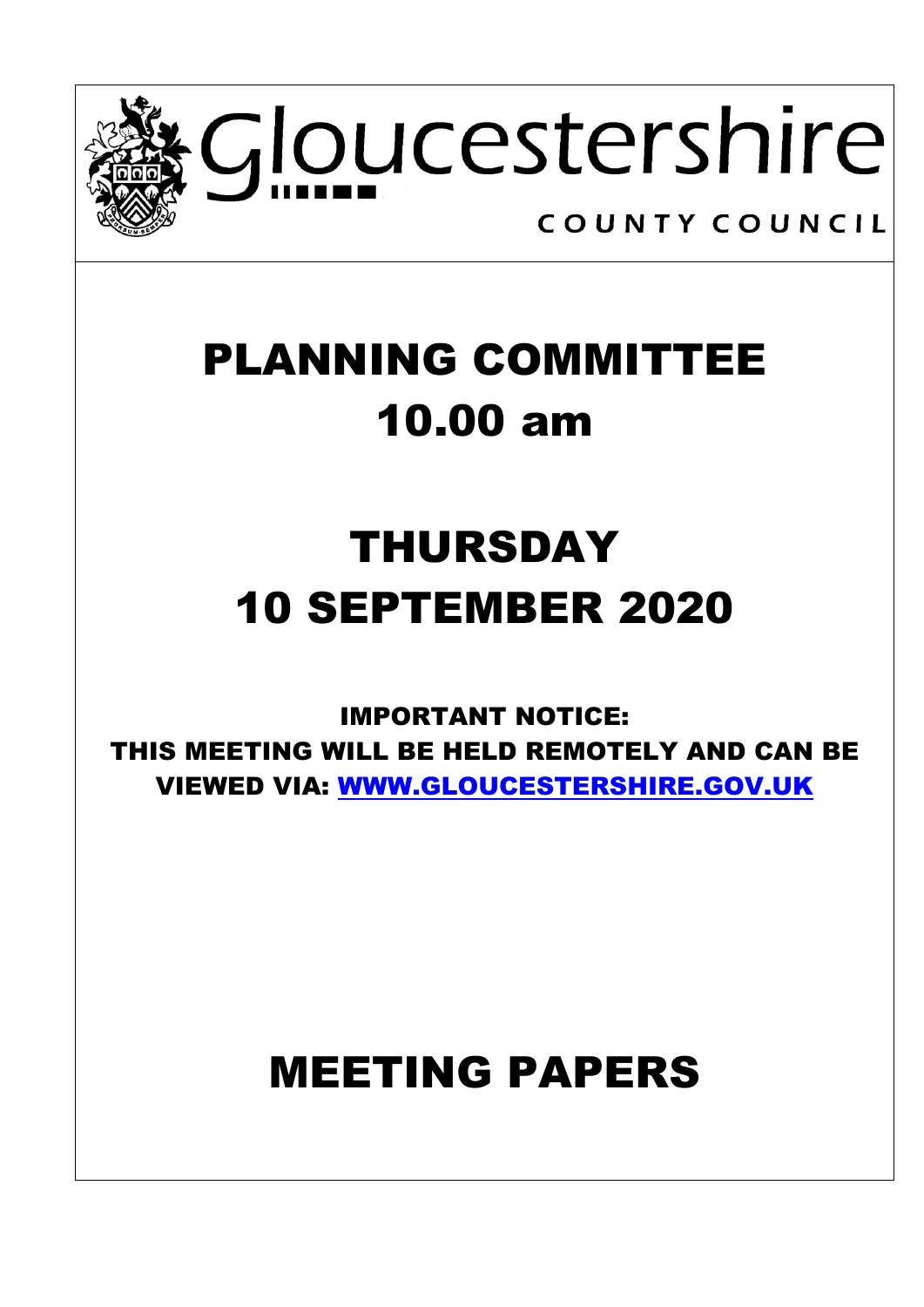

### **PLANNING COMMITTEE**

**TIME: 10.00 am**

**DATE: Thursday 10 September 2020**

**VENUE: REMOTE MEETING**

#### **A G E N D A**

| <b>ITEM</b> | <b>TOPIC</b>                                                                                                                                                                                                                          | <b>CONTACT</b>          |
|-------------|---------------------------------------------------------------------------------------------------------------------------------------------------------------------------------------------------------------------------------------|-------------------------|
| 1.          | <b>APOLOGIES FOR ABSENCE</b>                                                                                                                                                                                                          | <b>Andrea Griffiths</b> |
| 2.          | <b>DECLARATIONS OF INTEREST</b><br>To receive declarations by members of (a) personal interests<br>(including their nature) and (b) prejudicial interests under the<br>Code of Conduct.                                               | <b>Andrea Griffiths</b> |
| 3.          | <b>PUBLIC QUESTIONS</b><br>To answer any written public questions about matters which are<br>within the powers and duties of the Committee.                                                                                           | <b>Andrea Griffiths</b> |
|             | The closing date/time for the receipt of questions is 10am on<br>Thursday 3rd September 2020.                                                                                                                                         |                         |
| 4.          | <b>MEMBERS' QUESTIONS</b><br>To answer any written members' questions about matters which<br>are within the powers and duties of the Committee.                                                                                       | <b>Andrea Griffiths</b> |
|             | The closing date/time for the receipt of questions is 10.00am<br>on Thursday 3rd September 2020.                                                                                                                                      |                         |
| 5.          | MINUTES OF PREVIOUS MEETING (Pages 1 - 42)<br>To approve the minutes of the previous meeting held on the 9 <sup>th</sup><br><b>July 2020.</b>                                                                                         | <b>Andrea Griffiths</b> |
| 6.          | APPLICATION NO: 20/0003/GLMAJW SITE: ALLSTONES<br>SAND & GRAVEL CENTRE, LAND OFF MYERS ROAD,<br>GLOUCESTER GL1 3QD (Pages 43 - 126)<br>The Committee is asked to consider the proposal in relation to<br>the variation of Conditions. | <b>Linda Townsend</b>   |

**7. APPLICATION NO: 19/0018/CWMAJW SITE: BADDOWN**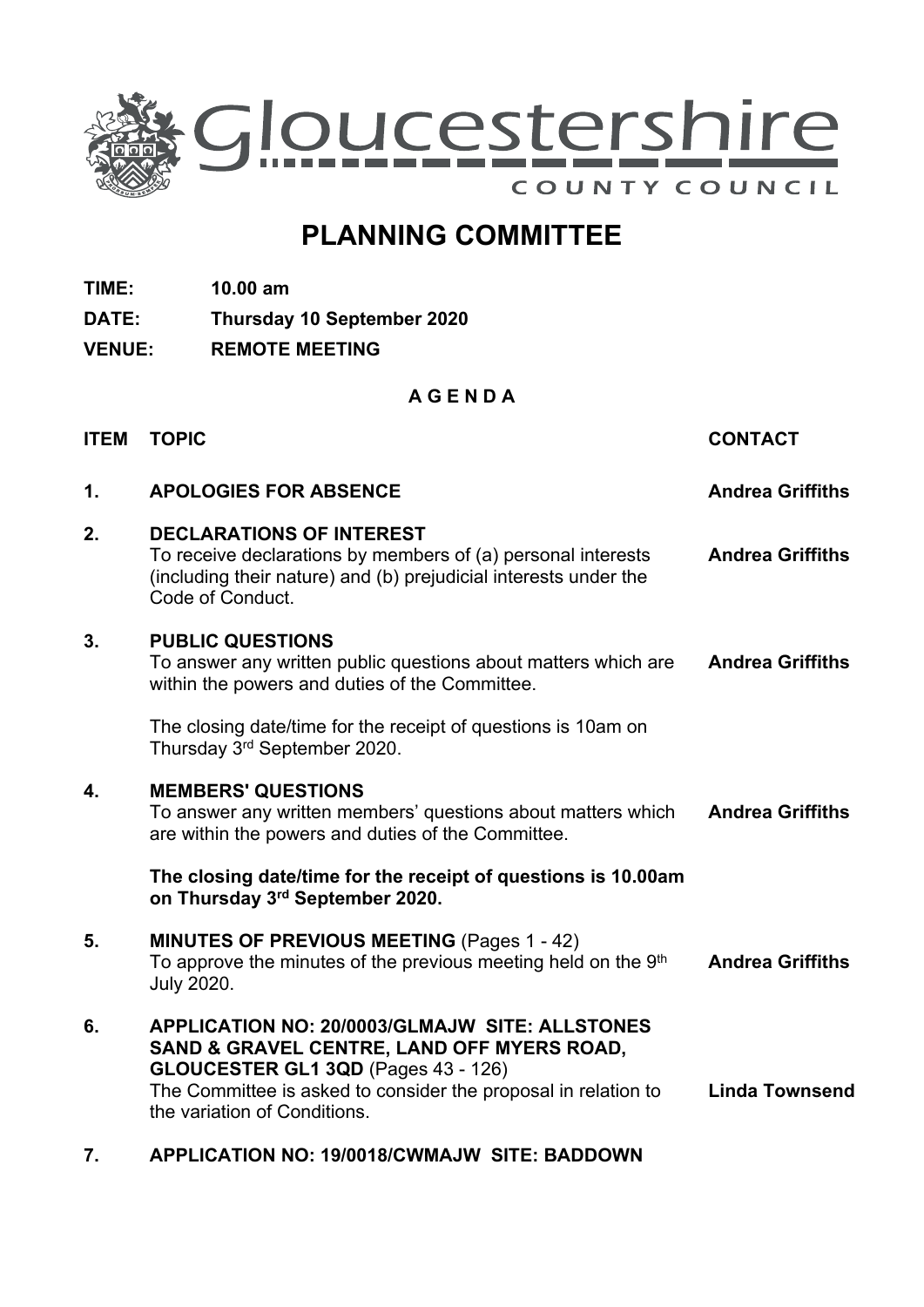#### **INDUSTRIAL ESTATE, BABDOWN AIRFIELD, TETBURY,**

**GLOS GL8 8YL** (Pages 127 - 182)

The Committee is asked to consider the proposal regarding the variation of condition 8. **Nick Bainton**

**8. APPLICATION NO: 19/0089/CMAJM SITE: LOADERS BARN, LAND OFF STATION ROAD, BLOCKLEY, GLOS** (Pages 183 - 282)

The Committee is asked to consider the proposal. **Denis Canney**

#### **GENERAL ARRANGEMENTS**

- 1. In the event of the Committee not being able to complete the meeting, the Committee will reconvene at 10am on Friday 11th September 2020.
- 2. Members of the public will be able to view the Planning Committee via [www.gloucestershire.gov.uk](http://www.gloucestershire.gov.uk/)
- 3. Anyone who wishes to register to speak should contact Andrea Griffiths from 9:30am on Thursday 3 rd September 2020 on 01452 324206; or Email: [andrea.griffiths@gloucestershire.gov.uk](mailto:andrea.griffiths@gloucestershire.gov.uk)
- 4. Registered speakers will be asked to provide the clerk with a copy of their speech at least 24 hours prior to the Committee Meeting. This is to ensure that in the event of any technological failures, the clerk will be able to present the speech, on the registered speakers behalf.
- 5. The recorded meeting will be posted on the GCC Website as soon as possible.

#### **NOTES**

**MEMBERSHIP –***Cllr Phil Awford, Cllr Robert Bird, Cllr David Brown, Cllr Dr John Cordwell, Cllr Bernard Fisher, Cllr Terry Hale, Cllr Stephen Hirst, Cllr Graham Morgan, Cllr Shaun Parsons, Cllr Alan Preest, Cllr Steve Robinson, Cllr Pam Tracey MBE, Cllr Robert Vines, Cllr Simon Wheeler and Cllr Will Windsor-Clive*

- (a) *DECLARATIONS OF INTEREST – Members requiring advice or clarification about whether to make a declaration of interest are invited to contact the Monitoring Officer: Rob Ayliffe 01452 328506 e-mail:* [rob.](mailto:rob.ayliffe@gloucestershire.gov.uk)ayliffe*[@gloucestershire.gov.uk](mailto:rob.ayliffe@gloucestershire.gov.uk) prior to the commencement of the meeting.*
- (b) *INSPECTION OF PAPERS AND GENERAL QUERIES - If you wish to inspect reports relating to any item on this Agenda or have any other general queries about the meeting, please contact Andrea Griffiths, Democratic Services Unit*